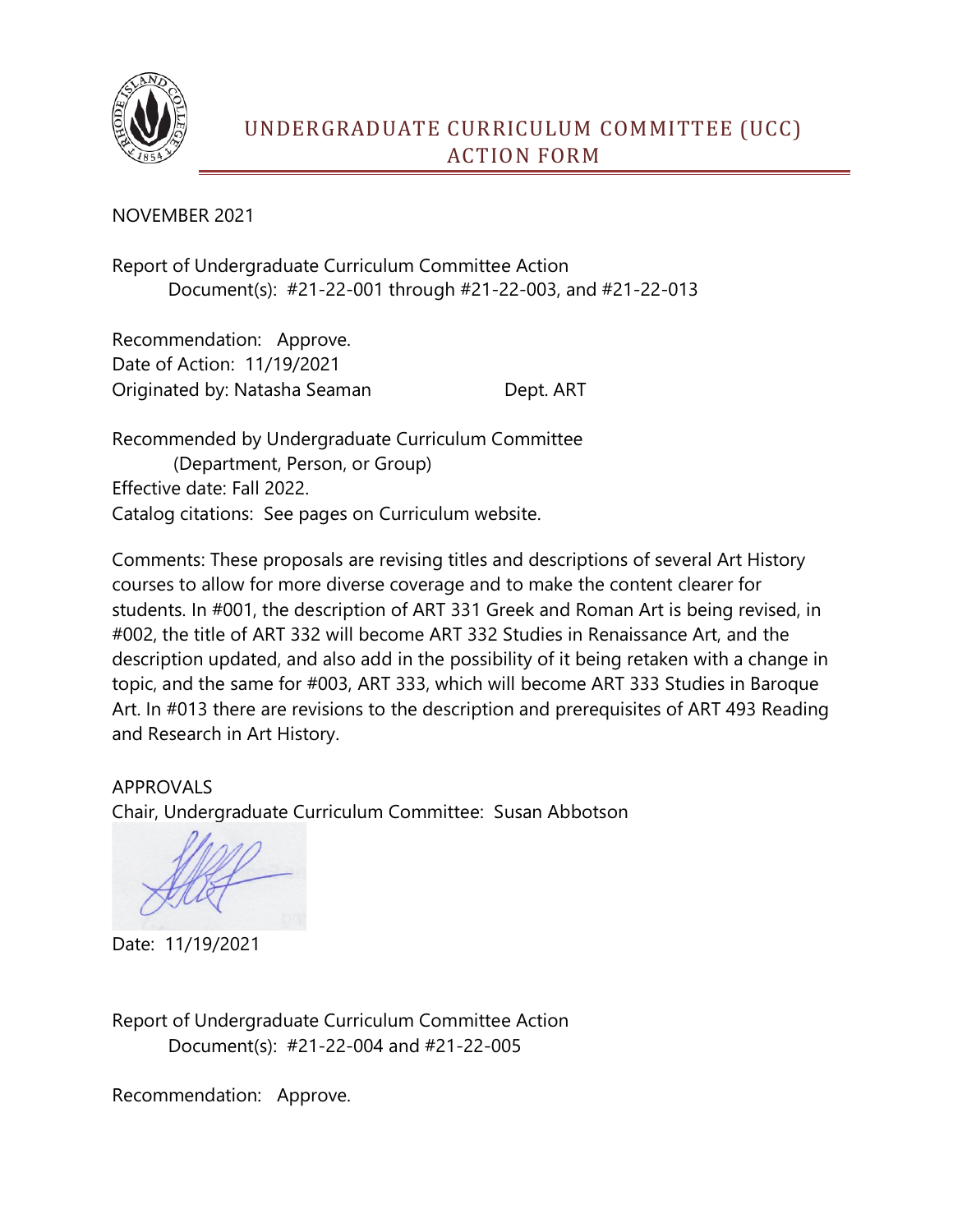Date of Action: 11/19/2021 Originated by: Stefan Battle **Dept. Social Work** 

Recommended by Undergraduate Curriculum Committee (Department, Person, or Group) Effective date: Fall 2022. Catalog citations: See pages on Curriculum website.

Comments: These two proposals are revising the Social Work BSW (and BSW to MSW) to simplify the field work requirement (which formerly had a variety of tracks, most of which were never used) and make it consistent for all students (#005)—several field work courses will be deleted and prerequisites will be fixed so that all necessary prerequisites for the needed courses are accurate. This technically reduces the BSW by two credits, and it now will be a fixed 68 total credits (rather than the range of 70-80). This change has a fortunate knock on effect for the BSW to MSW program, too, reducing that from 74-86 to 70 total credits, and the Graduate Committee have also approved. #004 covers all the course changes: SWRK 338: Introduction To Fieldwork, SWRK 445: Summer Extended Fieldwork, SWRK 446: Fall Extended Fieldwork, and SWRK 447: Spring Extended Fieldwork are all being deleted from the catalog. Other courses prerequisites revised to accommodate these changes: SWRK 327: Group and Community Practice, SWRK 426: Clinical Social Work: Theories/Models, and SWRK 464 Senior Seminar in Social Work; SWRK 436: Field Work (Revise Description, Prerequisites and Credit Hours), and SWRK 437: Advanced Fieldwork (Revise Description and Credit Hours) need other changes as noted. Each is currently listed as 4-7 credit hours and now both will be just 4 credit hours.

## APPROVALS

Chair, Undergraduate Curriculum Committee: Susan Abbotson

Date: 11/19/2021

Report of Undergraduate Curriculum Committee Action Document(s): #21-22-006

Recommendation: Approve. Date of Action: 11/19/2021 Originated by: Sue Abbotson Dept. English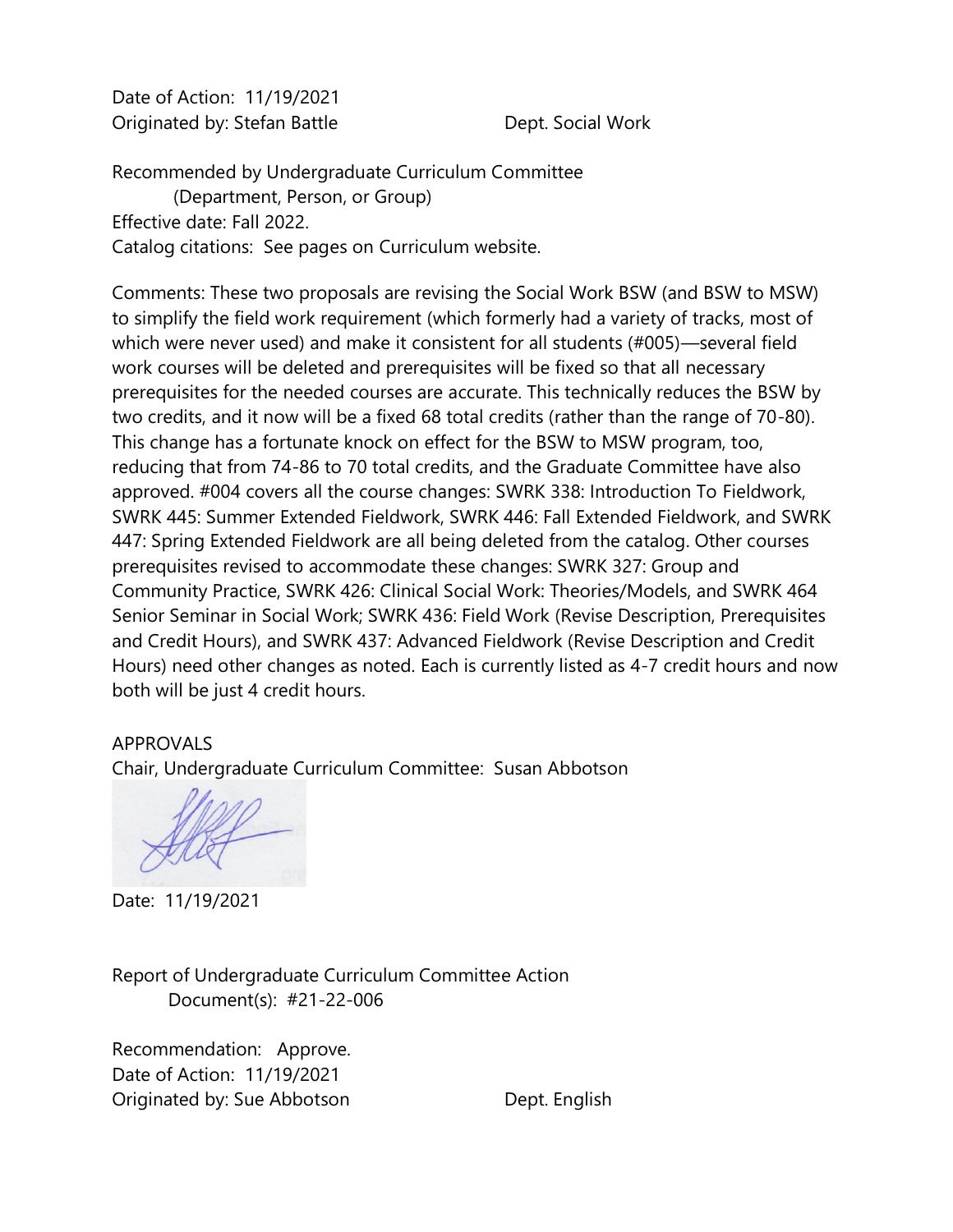Recommended by Undergraduate Curriculum Committee (Department, Person, or Group) Effective date: Fall 2022. Catalog citations: See pages on Curriculum website.

Comments: Asks to approve the revison of the title of ENGL 340 to become ENGL 340 Studies in Poetry, Drama or Prose, and update the description to reflect this. This is combining the original ENGL 340 Studies in Prose course with ENGL 342 Studies in Drama and ENGL 343 Studies in Poetry courses to provide more flexibility—all three satisfy the same program requirements and previously could be repeated with a change in topic, so this should cause no confusion on transcripts, but will allow the course to be offered according to NECHE guidelines. ENGL 342 and 343 can then be deleted from the catalog.

## APPROVALS

Chair, Undergraduate Curriculum Committee: Susan Abbotson

Date: 11/19/2021

Report of Undergraduate Curriculum Committee Action Document(s): #21-22-007

Recommendation: Approve. Date of Action: 11/19/2021

Originated by: Moonsil Kim Dept. Co-Director Global Studies

Recommended by Undergraduate Curriculum Committee (Department, Person, or Group) Effective date: Fall 2022. Catalog citations: See pages on Curriculum website.

Comments: Asks to approve the revison of the title, description and prerequisite for GLOB 200W Global Studies and the World, to make it more accessible and encourage student who want to study abraod to sign up. It will remain a WID course and the information on this will be updated accordingly.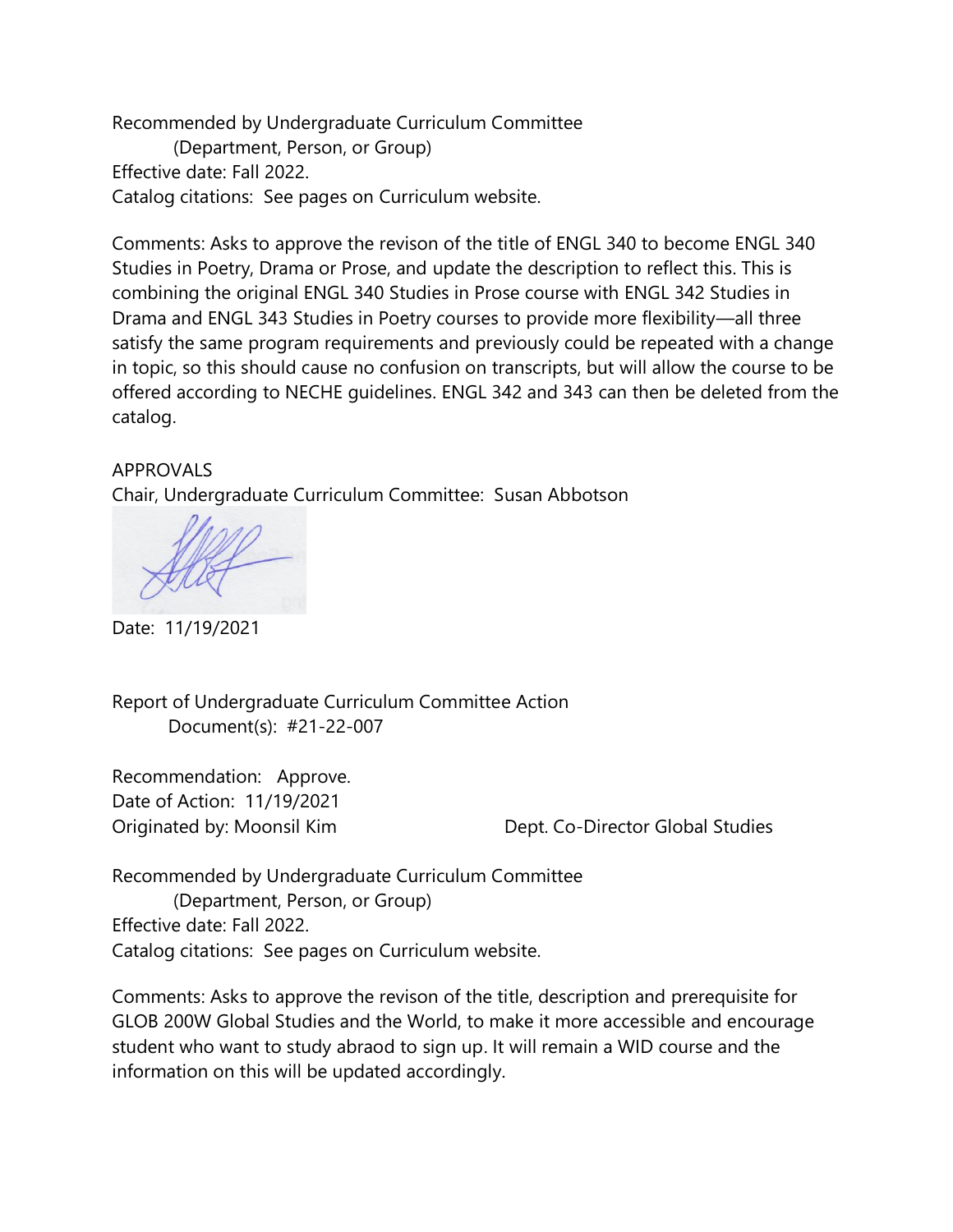APPROVALS Chair, Undergraduate Curriculum Committee: Susan Abbotson

Date: 11/19/2021

#21-22-008 is under revision.

Report of Undergraduate Curriculum Committee Action Document(s): #21-22-009 through #21-22-011

Recommendation: Approve. Date of Action: 11/19/2021

Originated by: Lisa Bain Dept. Computer Science and Information Systems

Recommended by Undergraduate Curriculum Committee

 (Department, Person, or Group) Effective date: Fall 2022. Catalog citations: See pages on Curriculum website.

Comments: #009 Asks to revise the prerequisite of CIS 252 Introduction to Information Systems, so that students might take it earlier. #010 asks to approve revisions to the prerequisite of CIS 455 Database Programming, to add CIS 301 Introduction to Computer Programming in Business to ensure students are prepared for the course. #011 asks for a CIS program revision that reflects the program's move from School of Business to School of Arts and Science strengthening the core with an additional course requirement (CIS 320 Information Technology: Hardware and Software Systems) and reducing the number of required business courses, as well as removing a COMM elective. The overall total credits for the program will be reduced from 68 to 66.

APPROVALS Chair, Undergraduate Curriculum Committee: Susan Abbotson

Date: 11/19/2021